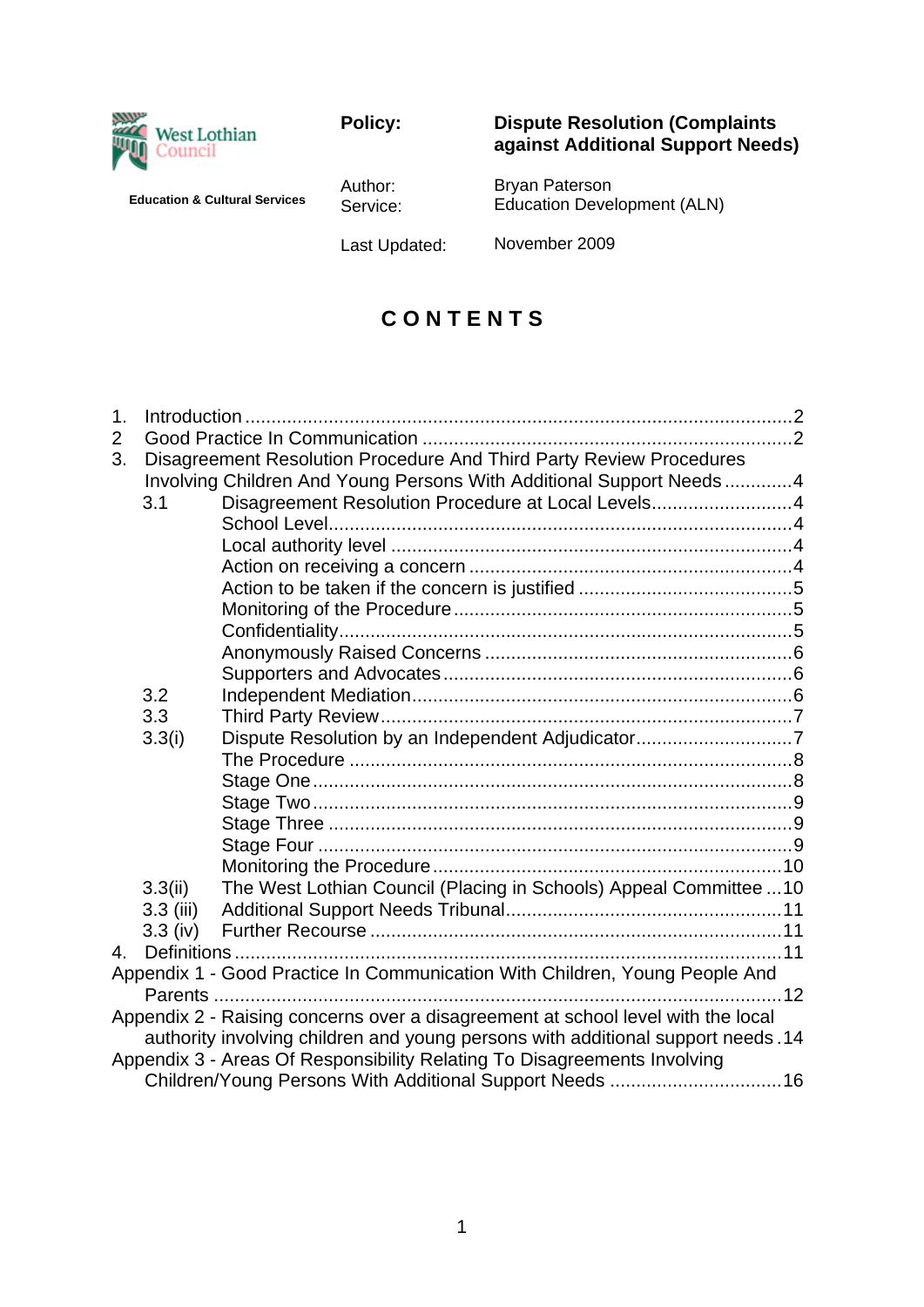## <span id="page-1-0"></span>**FRAMEWORK FOR RESOLVING DISAGREEMENTS INVOLVING CHILDREN AND YOUNG PEOPLE WITH ADDITIONAL SUPPORT NEEDS**

# **1. INTRODUCTION**

- 1.1 Making use of good practice in any communication with children, young persons and parents can help to avoid disagreements or prevent them from escalating into more serious disputes. When disagreements do arise, it is expected that most will be resolved at school and education authority level. Although, in practice, almost all concerns are resolved at these stages, there may be situations that this does not happen successfully and the situation may lead to a third party review. This framework provides guidance and policy on how to help both avoid disagreements arising and help resolve them if they do arise.
- 1.2 In particular, this paper outlines.
	- good practice in communication to help avoid disagreements arising;
	- when disagreements are unavoidable, a clear staged disagreement resolution procedure, with named contacts at school and local authority level (including independent mediation); and
	- the four different processes of third party review which may take place depending on the nature of the disagreement.
		- (i) mediation<br>(ii) dispute res
		- dispute resolution by an independent adjudicator
		- (iii) the West Lothian Council (Placing in Schools) Appeal Committee
		- (iv) Additional Support Needs Tribunal

## **2 GOOD PRACTICE IN COMMUNICATION**

- 2.1 Children, young persons and their parents can and should be involved successfully in education and learning
- 2.2 All **children and young persons** should have the opportunity to make their views known about decisions that affect them. They should have the opportunity to express their opinions and have these taken seriously. It is the intention that everyone working with children and young persons in whichever capacity should strive to encourage them to contribute to decision-making processes, the setting of educational objectives, the preparation of learning plans, and reviews and transition planning and, in this way, create a climate where seeking children's views and encourage participation in decisionmaking are part of everyday activities. It is very important that children and young persons know that what they have to do will be respected, listened to and, where appropriate, acted on.

It is understood, however, that specific arrangements may have to be made to seek out and note the view of some children and young persons, for example, those with complex communication support needs. **Appendix One** to this paper outlines a range of approaches that could be used. It should be noted that this is not an exhaustive list.

When noting views, it is helpful to consider two factors; what the child or young person has actually expressed; and what interpretation was made of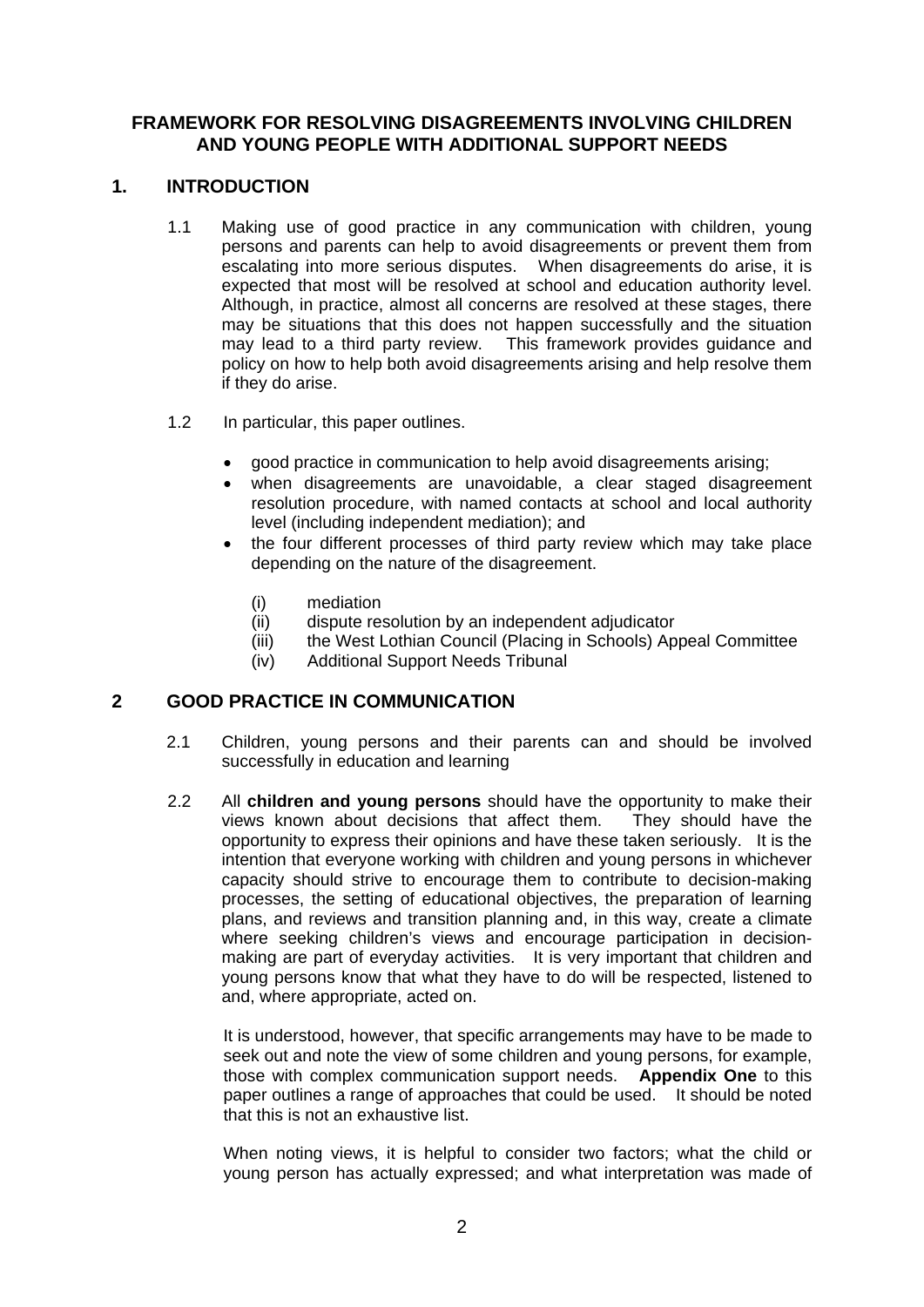the child's or young person's view and by whom. It is important to note and record both.

It is important, at this point, to understand that taking account of views does not mean that the council has to accept and implement everything expressed. Due weight should be given to the following:

- the child's capacity to understand the information on which their views were based;
- the ability of the child/young person to express his or her own views;
- the child/young person's understanding of the range of options; and
- how well the person reporting the child/young person's views know him or her.

The main issue here is that a balance is struck between what a child/young person may want and what is realistic and appropriate. Just as important though is that where the council does not act on a child/young person's views then reasons for this should be provided to them as appropriate.

2.3 **Parents** must also have the opportunity to be involved fully in discussions and decisions about their child's learning. They have a key role to play in their child's education and account should be taken of their wishes and the perspective they bring.

Access to information and advice is central to this. Supporters and advocates can help by making sure that a parent or young person's view is understood, put across and taken account of in discussions where parents or young persons feel unable or less confident to do so themselves. Young persons and parents, therefore, have a right to have a supporter or advocate present at any discussion or meeting with a professional it is related to the additional learning needs of their child. Professionals should make parents and young persons aware of this right and how they can find out how to access such services. If the professional involved considers it unreasonable to include a supporter or advocate in discussions, then the parent/young person should be provided with their reasons for taking this view.

**Appendix One** to this report outlines good practice in communicating with parents and young persons.

- 2.4 In terms of **legislative duties,** the Education (Additional Support for Learning) (Scotland) Act 2004 builds on the obligations set out in the Standards in Scotland's School etc Act 2000 by placing a duty on education authorities to seek and take account of the views of children and young persons as the authority considers appropriate. In particular, where the authority is seeking to:
	- establish whether the child/young person has additional support needs;
	- establish what additional support the child or young person may require; and
	- establish whether a Co-ordinated Support Plan is required, preparing it and reviewing it.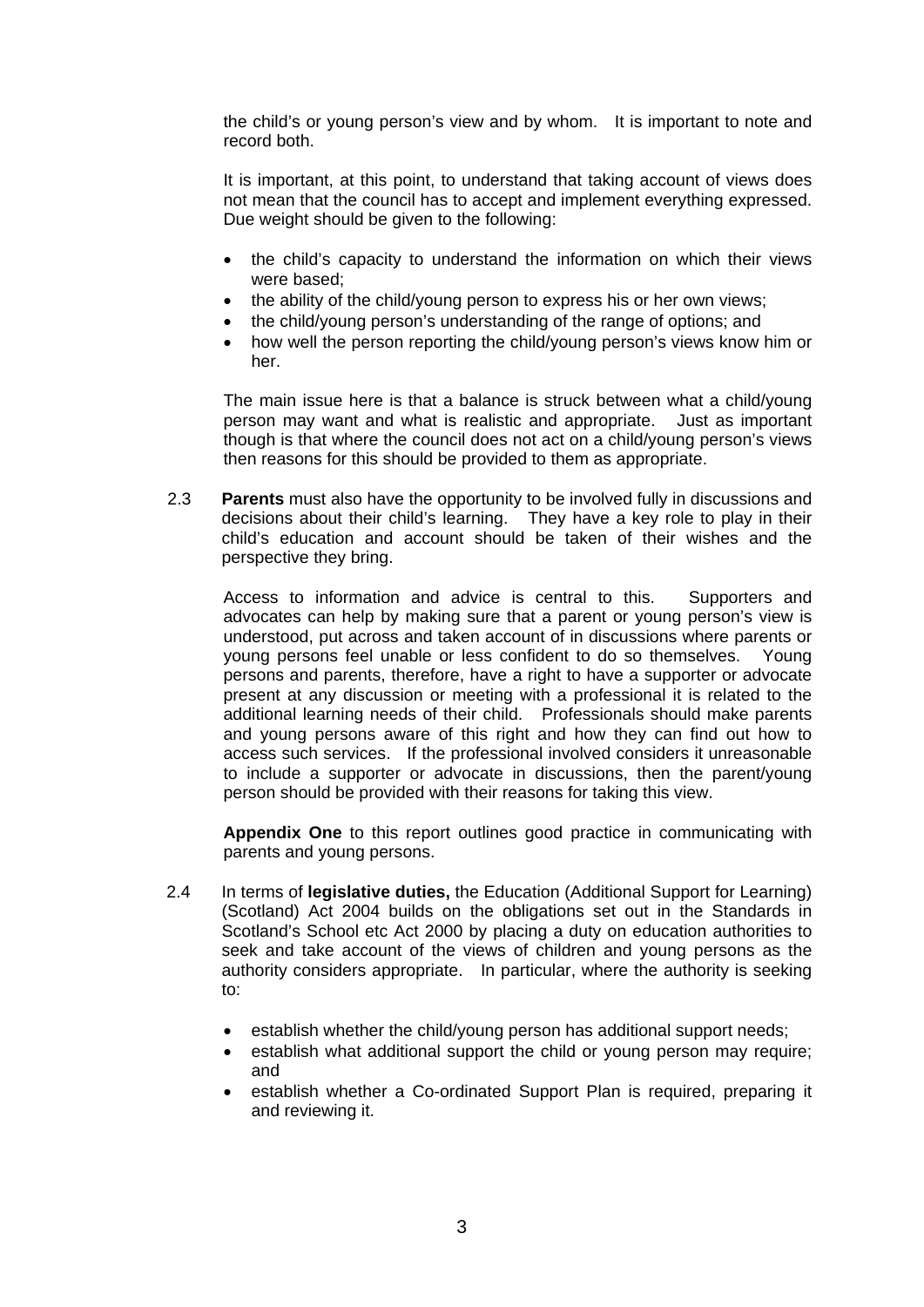## <span id="page-3-0"></span>**3. DISAGREEMENT RESOLUTION PROCEDURE AND THIRD PARTY REVIEW PROCEDURES INVOLVING CHILDREN AND YOUNG PERSONS WITH ADDITIONAL SUPPORT NEEDS**

#### **3.1 Disagreement Resolution Procedure at Local Levels**

 In the event of an unavoidable disagreement arising involving children and/or young persons with additional support needs, the following staged Disagreement Resolution Procedure must be adhered to.

NB The ultimate aim is that those involved reach an agreed outcome at a local level which helps develop positive relationships and partnerships between all parties involved. In other words, the goal is to resolve disagreements not prolong them.

#### **School Level**

In the event of a disagreement arising which involves a child or young person with additional support needs, school based staff (ie class teacher, senior school staff and/or Head Teacher) should take a team based approach to meetings and discussions with parents and pupils to resolve matters. This should include representation of other agencies involved with the child or young person if considered relevant to the disagreement. Parents should be informed that they will receive written confirmation of the meeting/discussion. Parents and young persons should be informed that they have the right to have a supporter or advocate present at any school-based discussion or meeting.

The outcome of all such meetings and discussions should be confirmed in writing to parents (and young person if appropriate). This communication should be clear, understandable and must avoid jargon. Consideration should be given to the differing needs parent/young persons may have, such as those arising from a disability or communication and linguistic barriers.

If parents are unhappy with the outcome of the discussion/meeting then they should be encouraged by the professionals involved to contact the following officer for advice:

*Principal Support Officer, Additional Learning Needs Team, Ogilvie House, Ogilvie Way, Knightsridge,West Lothian EH54 8HL (Telephone Number 01506 777444, E-mail:* [alison.raeburn@westlothian.gov.uk](mailto:alison.raeburn@westlothian.gov.uk)*)* 

#### **Local authority level**

Concern over a disagreement at school level, involving a child/young person with additional support needs should be raised with the Principal Support Officer, ALN.

#### **Action on receiving a concern**

- a written acknowledgement will be sent promptly if the concern has been received in writing
- the concern may be discussed within the ALN team to bring out more fully its nature and detail. The purpose of the discussion will be to give a clear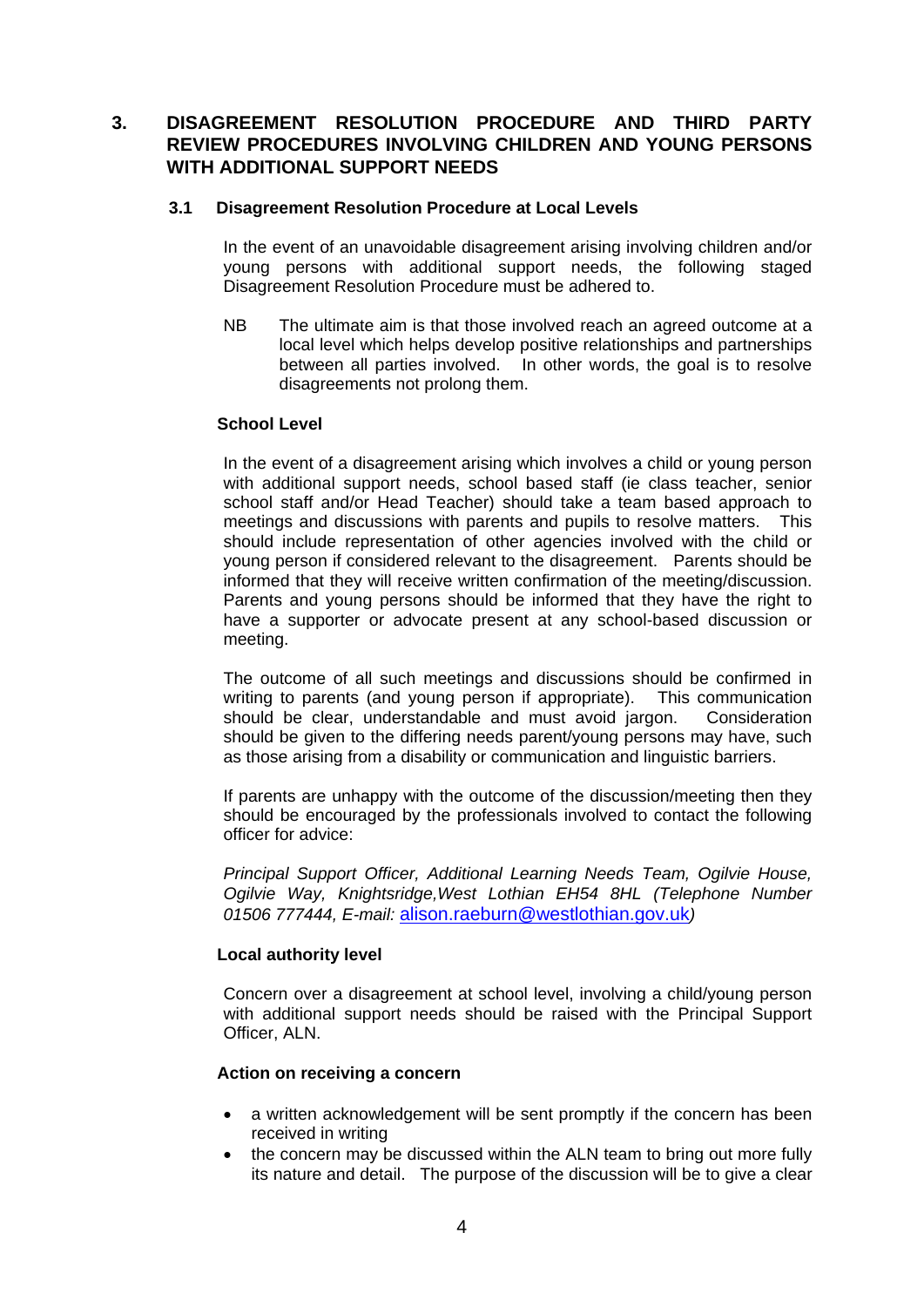<span id="page-4-0"></span>description of the concern that will help in it consideration and resolution. The originator of the concern may be asked to meet with the Principal Support Officer to discuss the concern in greater detail. At any meeting in connection with the concern, a friend, advocate or interpreter will be welcome to support the parent/young person. Parents and young persons will be informed that they have the right o have a supporter or advocate present at any authority-based discussion or meeting

• following the investigation of the concern, a full response will be sent to the parent/young person (if appropriate) as quickly as possible. It will explain the outcome, the reasons for it, any action to be taken or proposed, and any further action the parents/young person may take.

#### **Action to be taken if the concern is justified**

If a concern is found to be justified, Education and Cultural Services will:

- put right what went wrong in this instance, if this is possible
- adjust service delivery to try to prevent a similar problem arising in the future
- offer an apology where appropriate

#### **Monitoring of the Procedure**

The Principal Support Officer, ALN, will keep a confidential record of concerns received.

This system will provide information to improve services, identify training needs and increase levels of public satisfaction with services related to children/young persons with additional support needs.

An annual report will be presented to the Children's Services and Lifelong Learning Committee on the results of the monitoring process. The report will not identify individuals.

The Children's Services and Lifelong Learning Committee/Children's Service Management Group's attention will be drawn to any trends that suggest adjustments may be necessary to the provision of services for children/young persons with additional support needs.

#### **Confidentiality**

A concern will be dealt with in a confidential manner and knowledge of it will be limited to those directly involved.

Concerns received by each educational establishment will be recorded locally but NOT in the personal file of a member of staff, pupil or student.

Details of each concern made to the ALN team will be logged in a confidential database. (The database has been registered under the Data Protection Act 1998).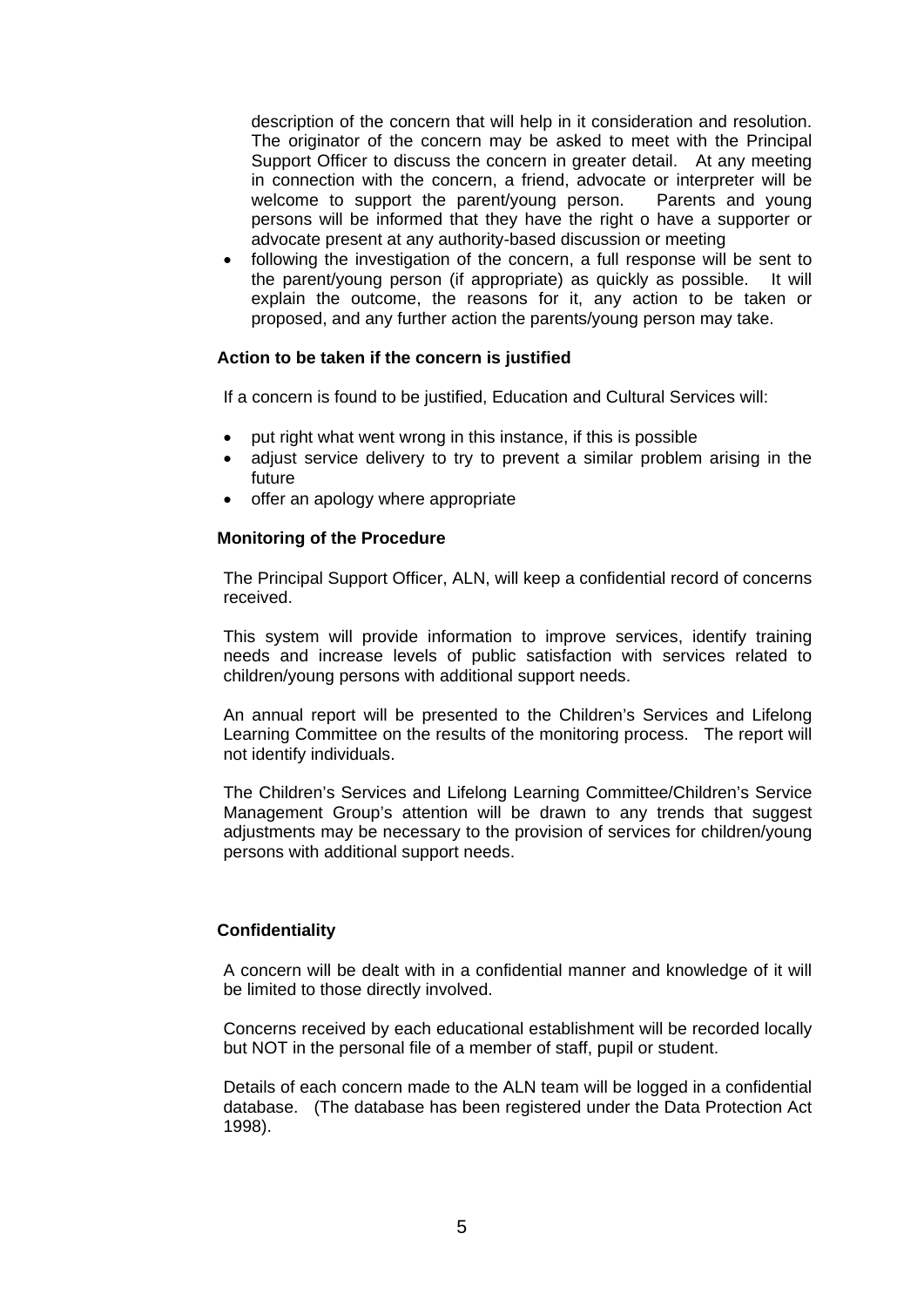<span id="page-5-0"></span>It may be necessary for third parties to be made aware of the concern and possibly also the identity of the person raising the concern, eg where the investigation of a concern brings to light the need to refer matters to the Senior Officer Review Group or criminal offences to the Police.

#### **Anonymously Raised Concerns**

Anonymous concerns, by their nature, cannot be investigated. However, where the concern is of a sufficiently serious nature, the circumstances surrounding the concern will be investigated.

#### **Supporters and Advocates**

The council does not have a duty to provide or pay for a supporter or advocate. However, the West Lothian Council 'Parents' Guide to the (Additional Support for Learning (Scotland) Act 2004' provides details about the right to an advocate or a supporter, and how parents or young persons can find such services in the West Lothian area.

#### **3.2 Independent Mediation**

The council has a duty to provide an independent mediation service for the purpose of avoiding or resolving disagreements between the council and parents and young persons concerning additional support needs. This service is available free of charge to parents and young persons. If the young person lacks the capacity to express a view or make a decision, then the parents can pursue mediation on behalf of the young person. Initial use of this service is most likely at authority level, could cause concern before relationships break down but can also be used at later stages (ie during third party review) if appropriate. The aim is for both parties to reach a mutually acceptable solution to a difference of views. Independent mediation is not about apportioning blame.

Mediation can be used at any time in the life of a disagreement between the council and parents or a young person. The process can be used more than once as it can be useful for resolving parts of a disagreement, as well as the whole of a disagreement.

Mediation, however, may not be appropriate in all cases. For example, the parents or young person may not wish to engage in mediation. In addition, the provision of mediation is not the appropriate vehicle for parents who have disagreements about issues other than additional support needs. In such situations, parents should follow West Lothian Council's normal school and authority complaints procedure. The contact person for this is:

*Brian Innes, West Lothian Civic Centre, Howden South Road, Livingston EH54 6FF (Telephone Number: 01506 281951) E-mail*  [brian.innes@westlothian.gov.uk](mailto:brian.innes@westlothian.gov.uk)*.* 

A mediation service leaflet providing these details has been distributed to all schools and council offices.

It is important that mediation remains as a joint problem-solving process rather than an adversarial forum. Therefore, it is not envisaged that the parties involved would bring legal representation to mediation.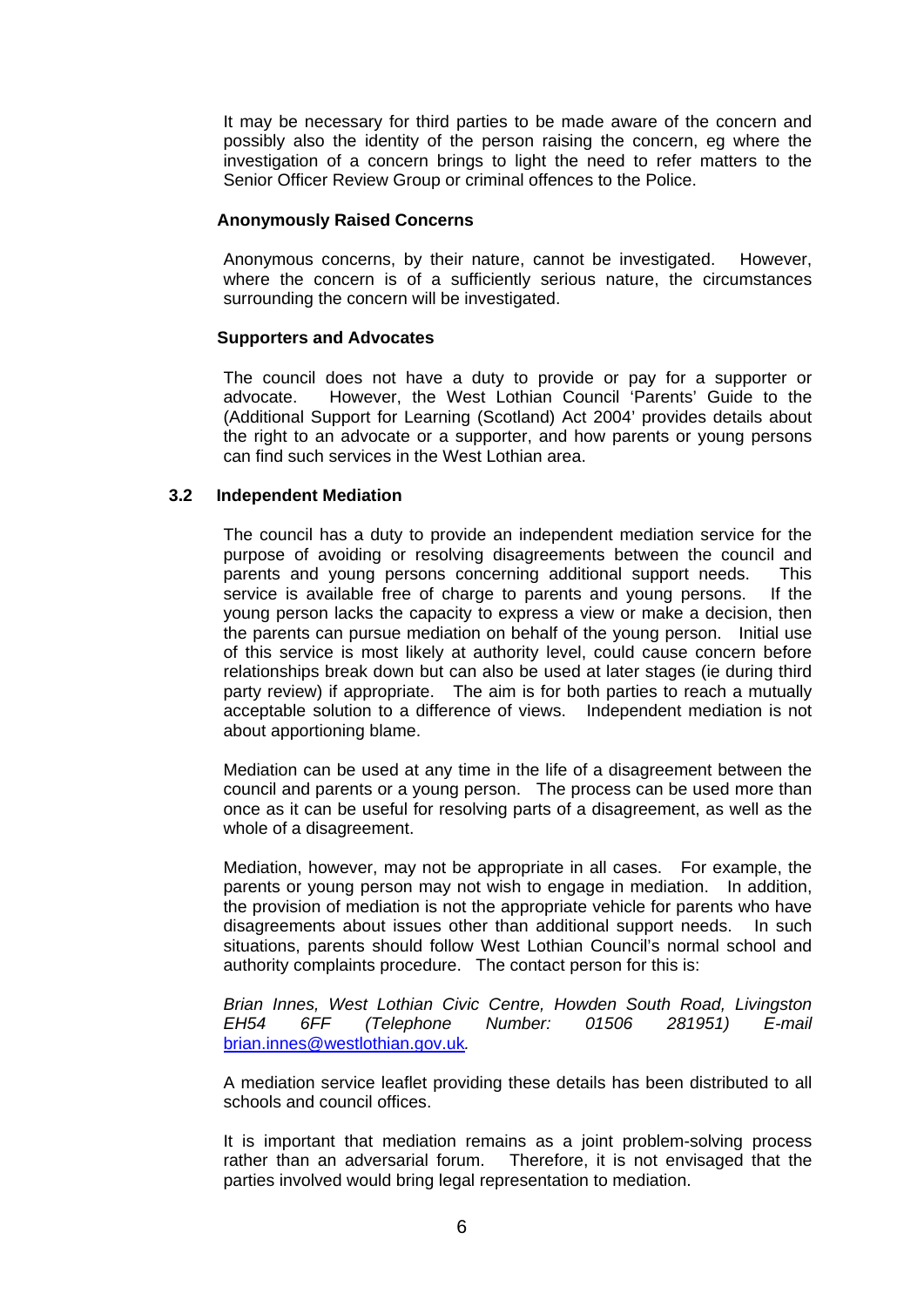<span id="page-6-0"></span>Parents of children for whose school education the council is not responsible but who belong to the council's area do have a right to use the free independent mediation service where a disagreement relates to the council's exercise of its functions under the 2004 Act.

The council has contracted 'Parent-to-Parent' to provide an independent mediation service for the West Lothian area. Parent-to-Parent is an organisation based in Dundee with a Family Worker specifically allocated to West Lothian. The contract with this organisation ensures appropriately trained mediators, engaged in continuing professional development and operating to recognised standards together with policies in place which ensure confidentiality and appropriate safeguards for personal information. Outcomes of meetings are recorded and parents/young persons are provided with a copy of these outcomes.

Parent –to-Parent can be contacted as follows:

*Parent-to-Parent Mediation Service, Wallacetown Health Centre, Lyon Street, Dundee DD4 6RB, Telephone Number 01382 455200, E-mail*  [moira.bisset@parent-to-parent.org.uk](mailto:moira.bisset@parent-to-parent.org.uk)

#### **3.3 Third Party Review**

As explained above, in practice, almost all concerns in relation to additional support needs are resolved at school or local authority level. There may be situations, however, that this does not happen successfully and independent third party review may become involved. The three different processes of third party review which may take place depending on the nature of the disagreement are:

- (i) Dispute resolution by an Independent Adjudicator
- (II) The West Lothian Council (Placing in Schools) Appeals Committee
- (III) Additional Support Needs Tribunal

#### **3.3(i) Dispute Resolution by an Independent Adjudicator**

This procedure for resolving disputes allows for a formal review of an individual case by an independent third party, external to the council, who will consider the circumstances leading to the disagreement and will make a report with recommendations to all parties.

 In broad terms, this service is for the concerns of children and young persons with additional support needs where the tribunal (see Section 3(iii) below) and the West Lothian (Placing in Schools) Appeal Committee (see Section 3(ii) below) do not have jurisdiction to accept a referral of the case.

 The use of this type of dispute resolution does not affect a parent's or young person's entitlement to make a referral to the tribunal, or any other statutory review mechanism, where appropriate.

 Matters which may be referred to an Independent Adjudicator for dispute resolution include: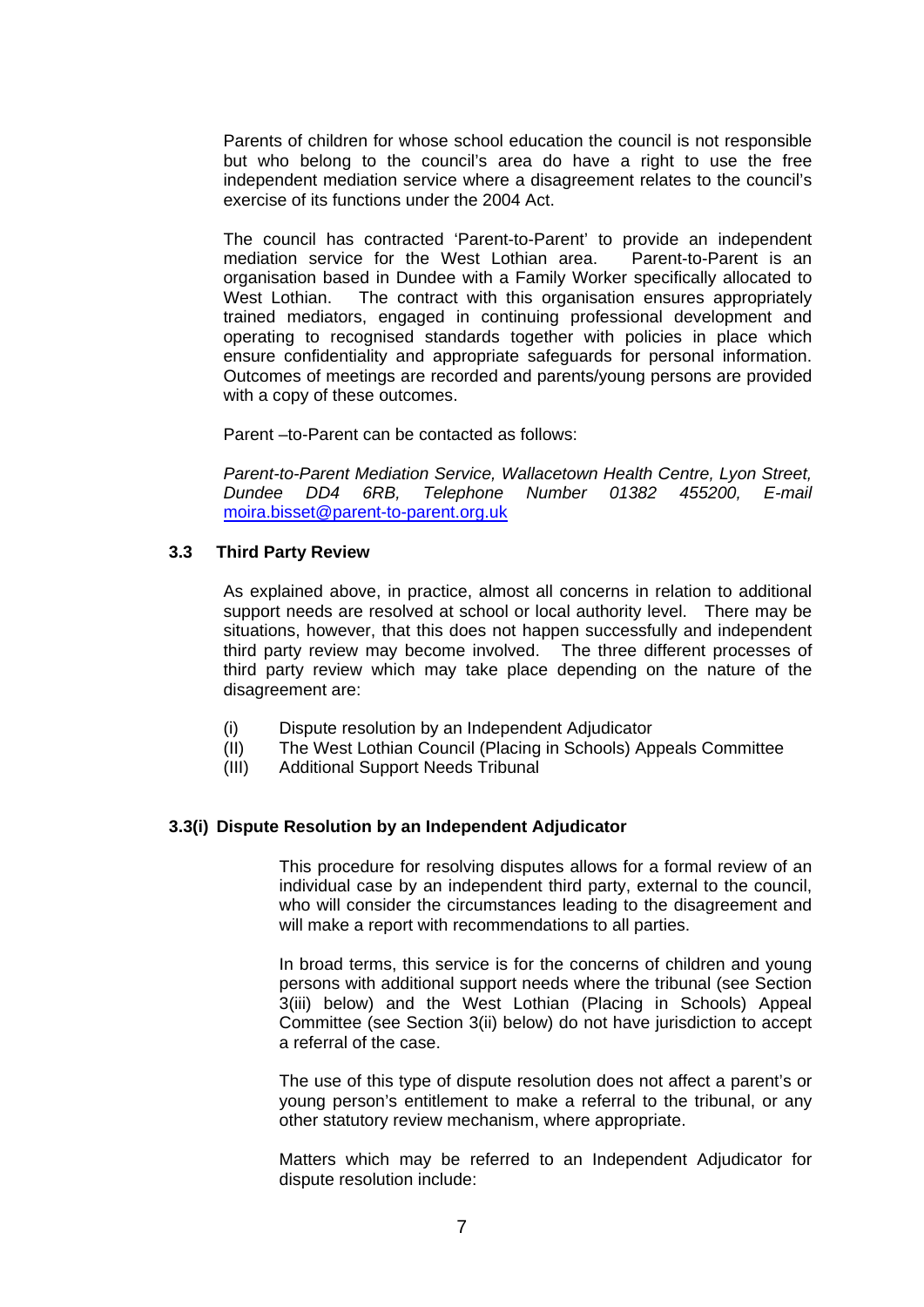- <span id="page-7-0"></span>the decision of the council that a child or young person has, or does not have, additional support needs
- the level of provision required or being provided to meet assessed needs
- failure to implement the requirements of a co-ordinated support plan
- the support from another agency required to enable the council to discharge its functions under the 2004 Act

As with the Independent Mediation Service described above, access to the Independent Adjudicator is for parents of children and young persons belonging to West Lothian, irrespective of whether the council is responsible for a particular child/young person's school education. However, the matter in dispute must be related to the council's exercise of its function under the 2004 Act.

Although not legally obliged to do so, the council will make available the Dispute Resolution procedure in its duties as a host authority to the parents of a child or young person who request it in relation to additional support needs.

It should be noted that this Dispute Resolution procedure is not for issues relating to broader strategy or policy matters or about allegations of misconduct or, for example, school closures. It is also not intended to be for personal disputes between parents and any members of staff at the school or local authority level. All such matters will continue to follow the council's normal school and authority complaints procedure. The contact person for this is: *Brian Innes, West Lothian Civic Centre, Howden South Road, Livingston EH54 6FF (Telephone Number: 01506 281951) E-mail*  [brian.innes@westlothian.gov.uk](mailto:brian.innes@westlothian.gov.uk)*.* 

#### **The Procedure**

The process of the Independent Adjudicator should not normally take more than 8 weeks form the time the council confirms that it is making arrangements for the parent's or young person's request for their case to be referred to dispute resolution to a report with recommendations being made by the Adjudicator. In exceptional cases, it may take longer, for example, where a request for dispute resolution is made close to or during school holiday periods.

#### **Stage One**

Concern over a disagreement at school level, involving a child/young person with additional support needs has been raised, investigated and actioned (as detailed in section 3.1 above) by the Principal Support Officer, Additional Learning Needs Team.

A full response has been sent to the parent or young person explaining the outcome, the reasons for it, any action to be taken or proposed, and any further action the parent/young person may take.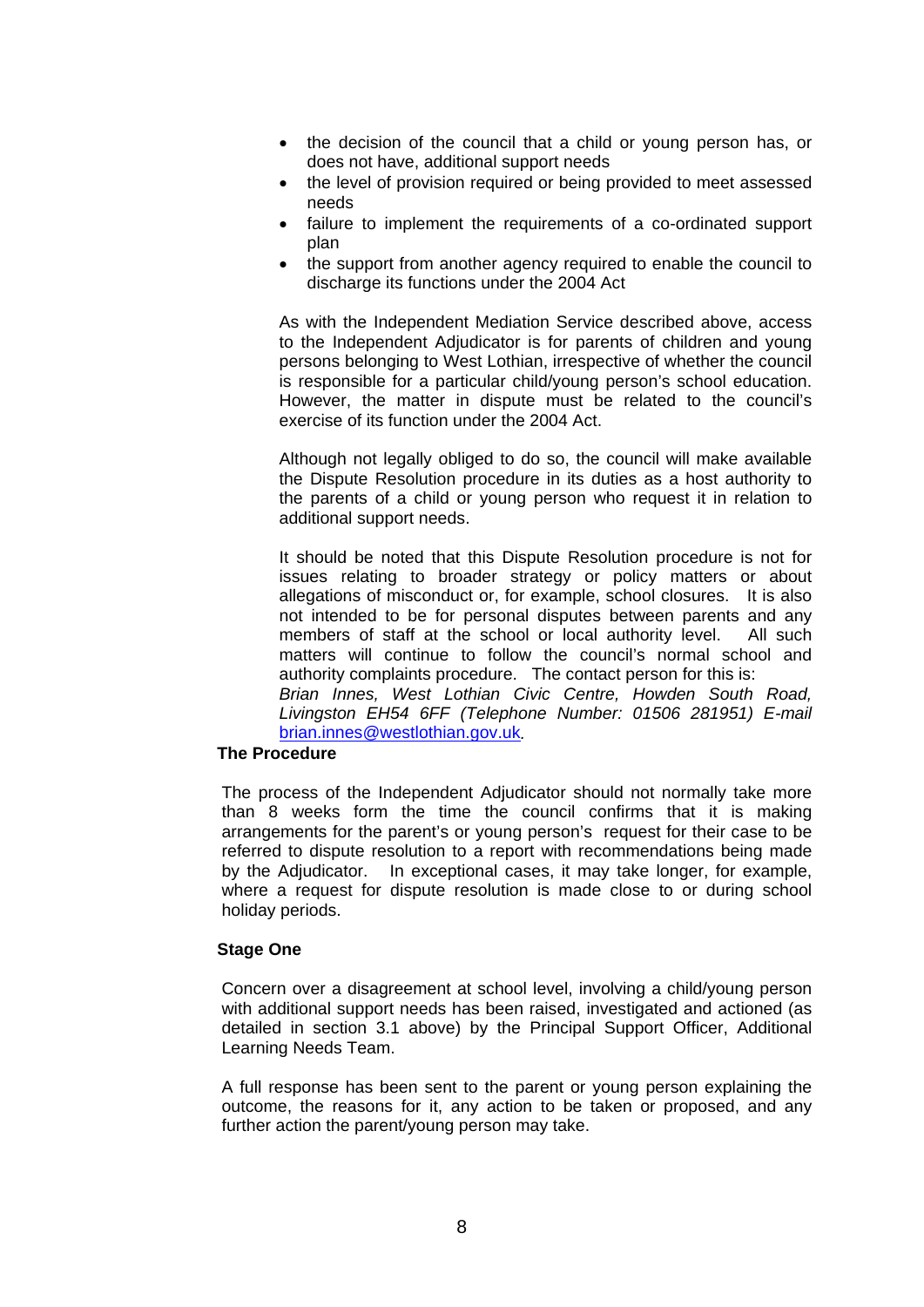<span id="page-8-0"></span>The parent/young person has responded indicating continued disagreement with the situation and requesting the disagreement be considered by an Independent Adjudicator.

This request is acknowledged by the Principal Support Officer together with an explanation of the procedure outlined in this paper. At the same time mediation, if not already made use of, is offered as a means of reaching an outcome satisfactory to both the council and the parent or young person. Although this mediation is not binding, all parties will be encouraged to enter into it with a view to reaching agreement. This mediation service is provided free to the parent or young person by Parent-to-Parent (see Section 3.2 above).

#### **Stage Two**

If the mediation service does not result in a decision acceptable to the parent or young person, the original decision together with any outcome of the mediation will be reviewed by an officer not involved in the decision-making process thus far. This officer will be appointed by the Education Development Manager for Additional Learning Needs. If the review produces a conclusion that is acceptable to the parent or young person, it will then be implemented.

#### **Stage Three**

If the officer review results in a conclusion that is still unacceptable to the parent or young person, the parent/young person's request for an external Independent Adjudicator will be given further consideration to ensure that the request relates to a specified matter in terms of the 2004 Act. If satisfied that it is an appropriate referral, the Principal Support Officer will refer the case to the Scottish Ministers for independent adjudication and inform the parent or young person accordingly.

The Scottish Ministers will provide the name of an adjudicator from the panel set up by them.

The Principal Support Officer will prepare all appropriate paperwork for forwarding to the Adjudicator and offer to help the parent or young person complete their application, advising them of any sources of support available to them.

Even once the formal process of dispute resolution has commenced, the council will continue to work with the parent or young person to attempt to resolve the dispute.

#### **Stage Four**

The Independent Adjudicator will review, objectively and independently, all the information relating to the case, and make recommendations for both parties on the best way forward to ensure that the child's learning is supported with reference to terms of the 2004 Act. Further clarification or information may be asked of either party. Exceptionally, the Adjudicator may arrange to meet the parties, for example, if the adjudicator is concerned that one party, or both parties, may have been disadvantaged by the way the case has been presented.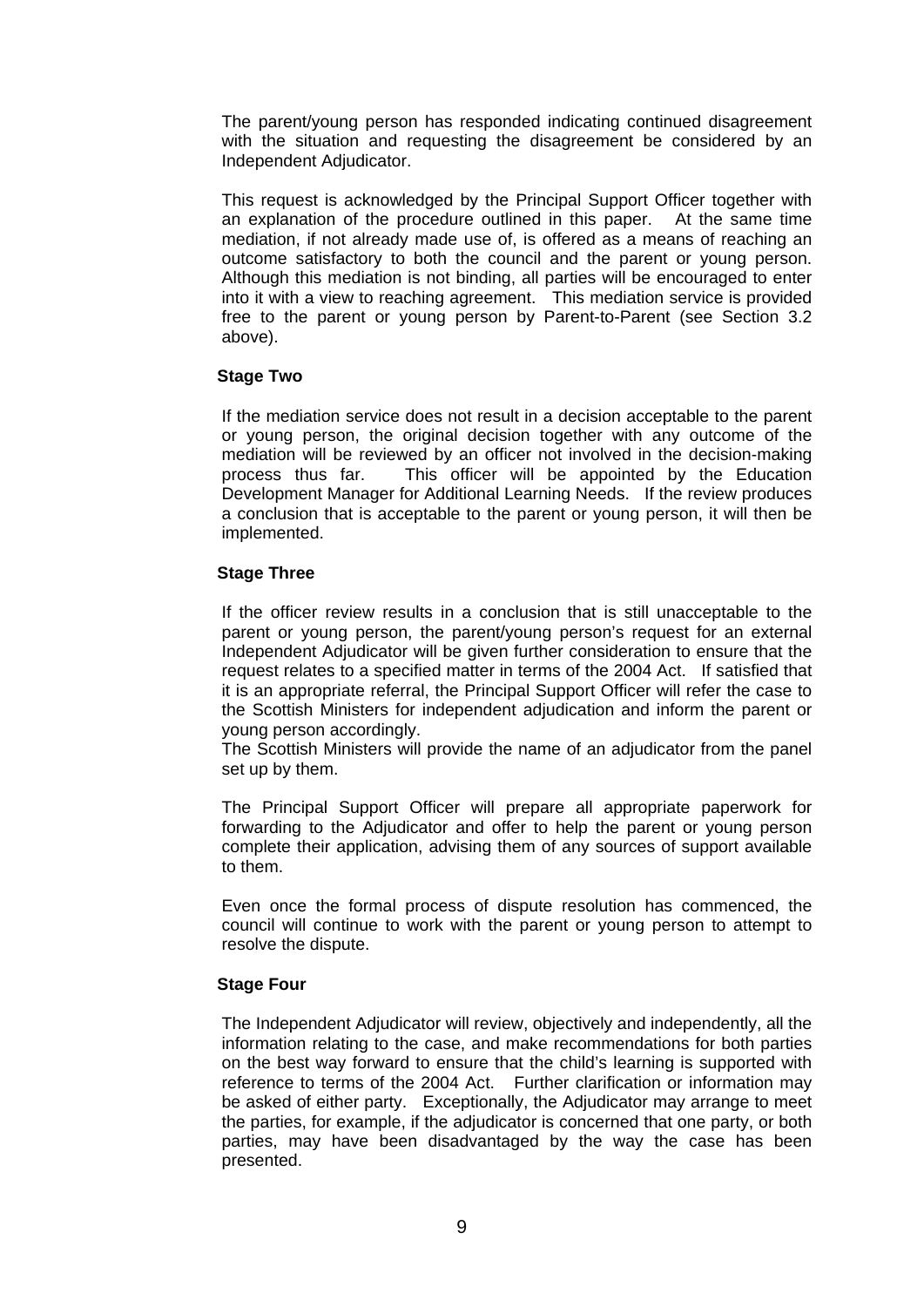<span id="page-9-0"></span>The Head of Education (Quality Assurance) and Specialist Services of the council will reach and give notice of the decision of the council on the report and recommendations of the Independent Adjudicator, accepting the recommendations of the Independent Adjudicator in all but the most exceptional circumstances. The reasons for the decision to accept or reject the adjudicator's recommendations will be given to all parties. The decision of the Head of Education (Quality Assurance) and Specialist Services will be final.

#### **Monitoring the Procedure**

The council will record the number of cases which have been referred to the Dispute Resolution Procedure and their outcomes for monitoring purposes.

#### **3.3(ii) The West Lothian Council (Placing in Schools) Appeal Committee**

Remit of Committee is to:

• make decisions on placement of children in schools within and outwith West Lothian following appeals against refusal of placement requests.

and

make decisions on appeals against pupil exclusions from school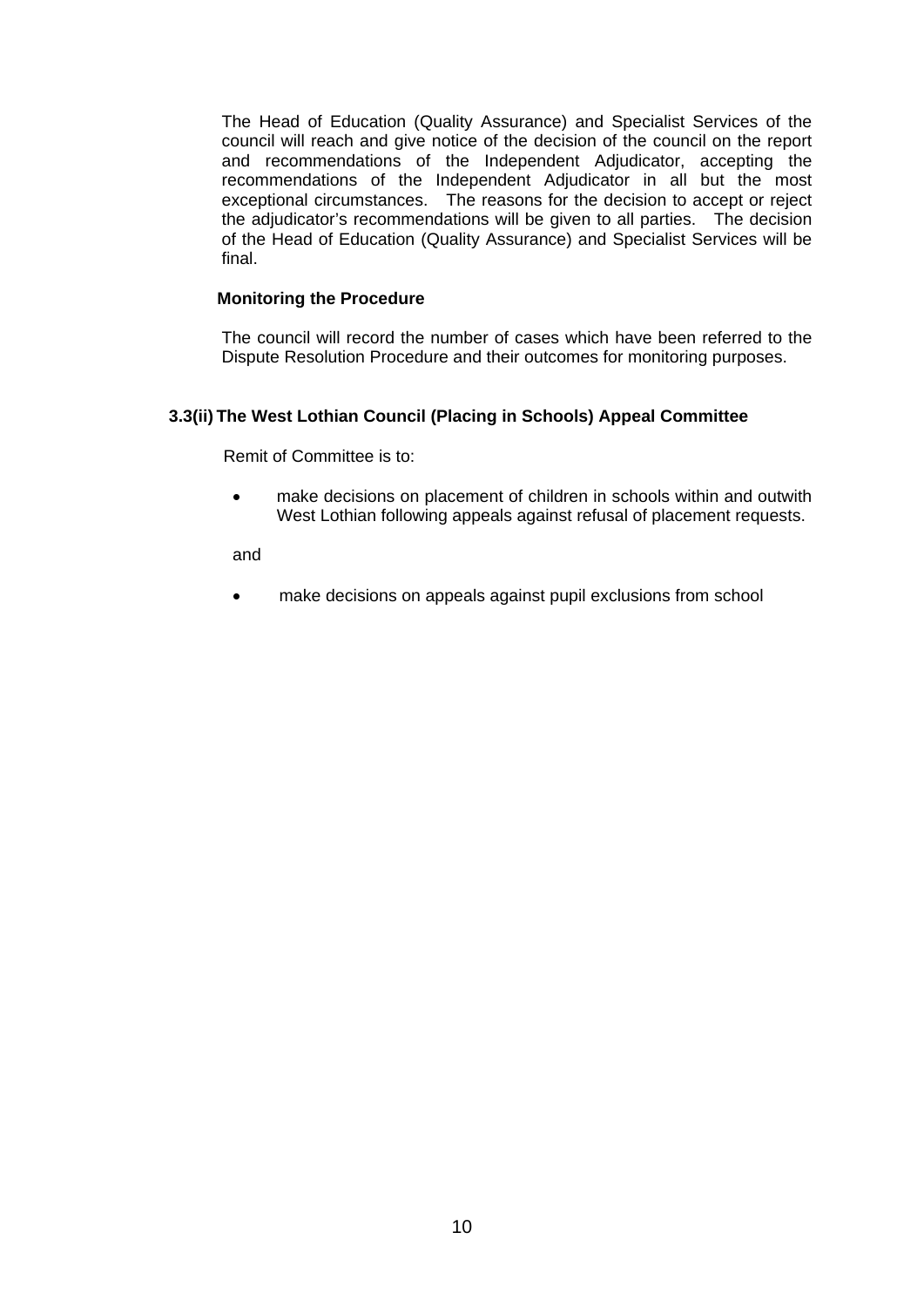#### <span id="page-10-0"></span>**3.3 (iii) Additional Support Needs Tribunal**

The Tribunal will hear cases from parents and young persons on matters relating to Co-ordinated Support Plans.

The Tribunal's statutory functions, decisions and dealings with its users and the public are independent of national and local government.

The Tribunal will be made up of a convener who will be a lawyer, and two members who have the skill and experience in additional support needs.

The aims of the Tribunal are:

- to provide independent and expert adjudication, operating impartially, efficiently and effectively, in accordance with the Act
- to be user-friendly through informal and flexible proceedings are being accessible to users
- to discourage formal, litigious encounters between parents and education
- to make decisions which reflect best practice in relation to additional support needs

#### **3.3 (iv) Further Recourse**

The Scottish Ministers have power to issue directions to education authorities as to the exercise of their functions under the 2004 Act (Section 27 of the 2004 Act).

Furthermore, alleged failings to carry out a statutory education duty can be referred to Scottish Ministers under section 70 of the Education (Scotland) Act 1980. Scottish Ministers can intervene where they are satisfied that an education authority or others have failed to discharge any duty imposed on them by education legislation.

NB In considering complaints, Scottish Ministers should consider whether other more local forms of resolving the disagreement have been tried.

#### **4. DEFINITIONS**

'Parent' includes guardian and any person who is liable to maintain or has parental responsibilities (within the meaning of section 1(3) of the Children (Scotland) Act 1995) in relation to, or has care of a child or young person;

'Child' means a person who is not over school age;

'Young person' means a person over school age who has not attained the age of eighteen years.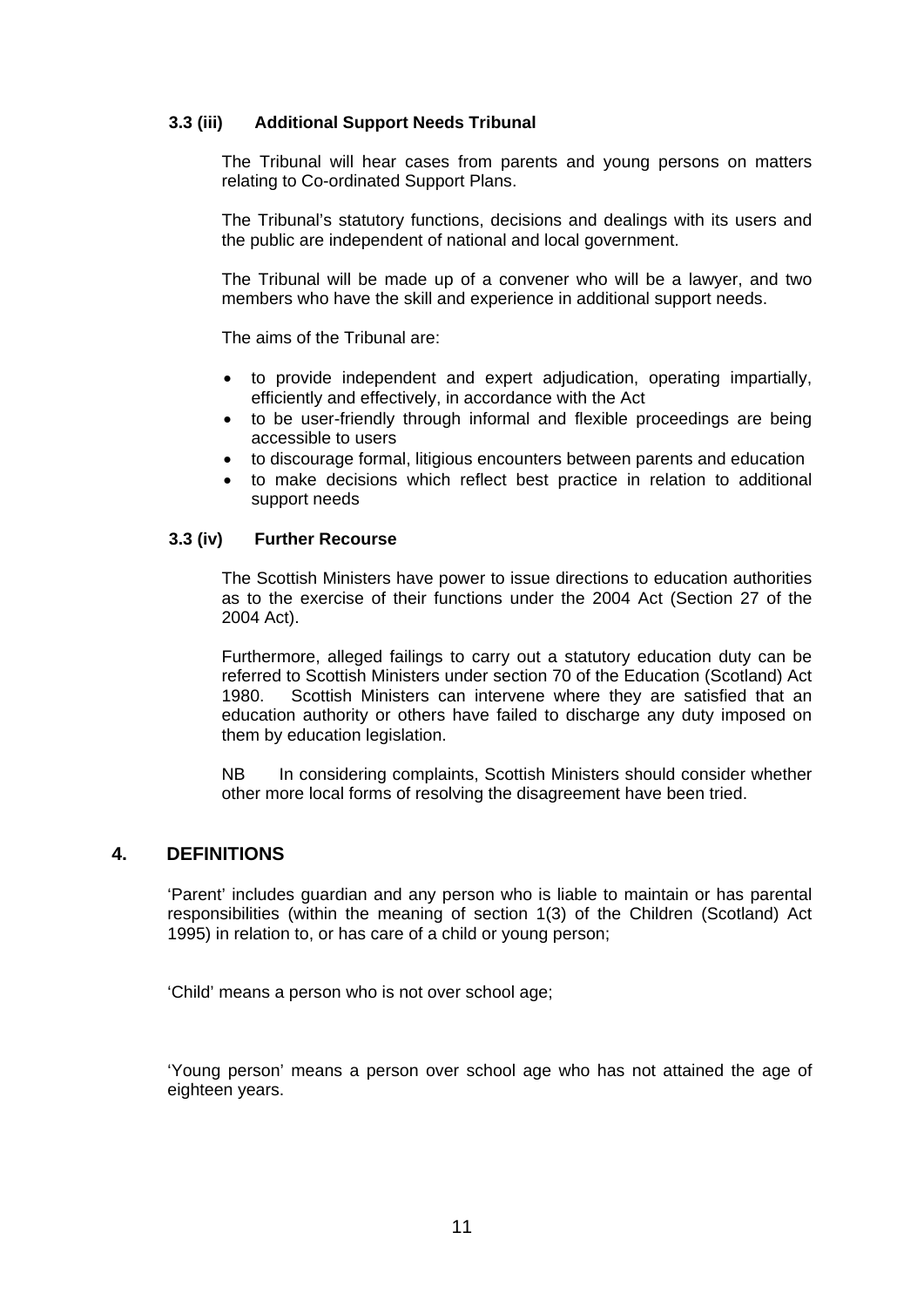# <span id="page-11-0"></span>**APPENDIX 1 - GOOD PRACTICE IN COMMUNICATION WITH CHILDREN, YOUNG PEOPLE AND PARENTS**

## **A Child or Young Person May Benefit from:**

- being given enough time to prepare and to go over the items and materials to be discussed
- being given information in a form which is readily understood
- a teacher or other helper to help understand the meaning of key terms and concepts
- a supportive communication facilitator to tease out the full meaning of all of the issues
- specialist or new vocabulary (perhaps in sign or symbol form) in order to discuss a particular topic
- support to go over ideas, perhaps on several occasions
- help to understand outcomes and agreements

#### **Issues Related to Language:**

- if English is not the child's or young person's first language, consider using an interpreter
- consider using a facilitator for those with language or speech difficulties
- use appropriate alternative or augmentative communication systems such as visual aids and/or sign language for deaf and/or communication impaired children or young people
- take account of any cultural preferences
- take time to explain what decision has to be made, why it is important and how the child or young person can influence it.

#### **Professionals should:**

- acknowledge and draw on parental knowledge and expertise in relation to their child
- consider the child's strengths as well as area of additional need
- recognise the personal and emotional investment of parents and be aware of their feelings
- ensure that parents understand procedures, are aware of how to access support and are given documents to be discussed well in advance of meetings
- respect the validity of differing perspectives and seek constructive ways of reconciling different view points
- cater for the differing needs parents may have, such as those arising from a disability, or communication and linguistic barriers.

## **Information should be:**

- clear and understandable and avoid jargon
- provided easily in accessible formats
- readily available and provided automatically without a charge and without a fuss

#### **Communication works well when:**

- people have the interpreters they need
- someone in authority takes responsibility for keeping parents up-to-date
- people are told what has been happening between meetings
- any information provided by parents is acknowledged
- formal references to statutory procedures are avoided wherever possible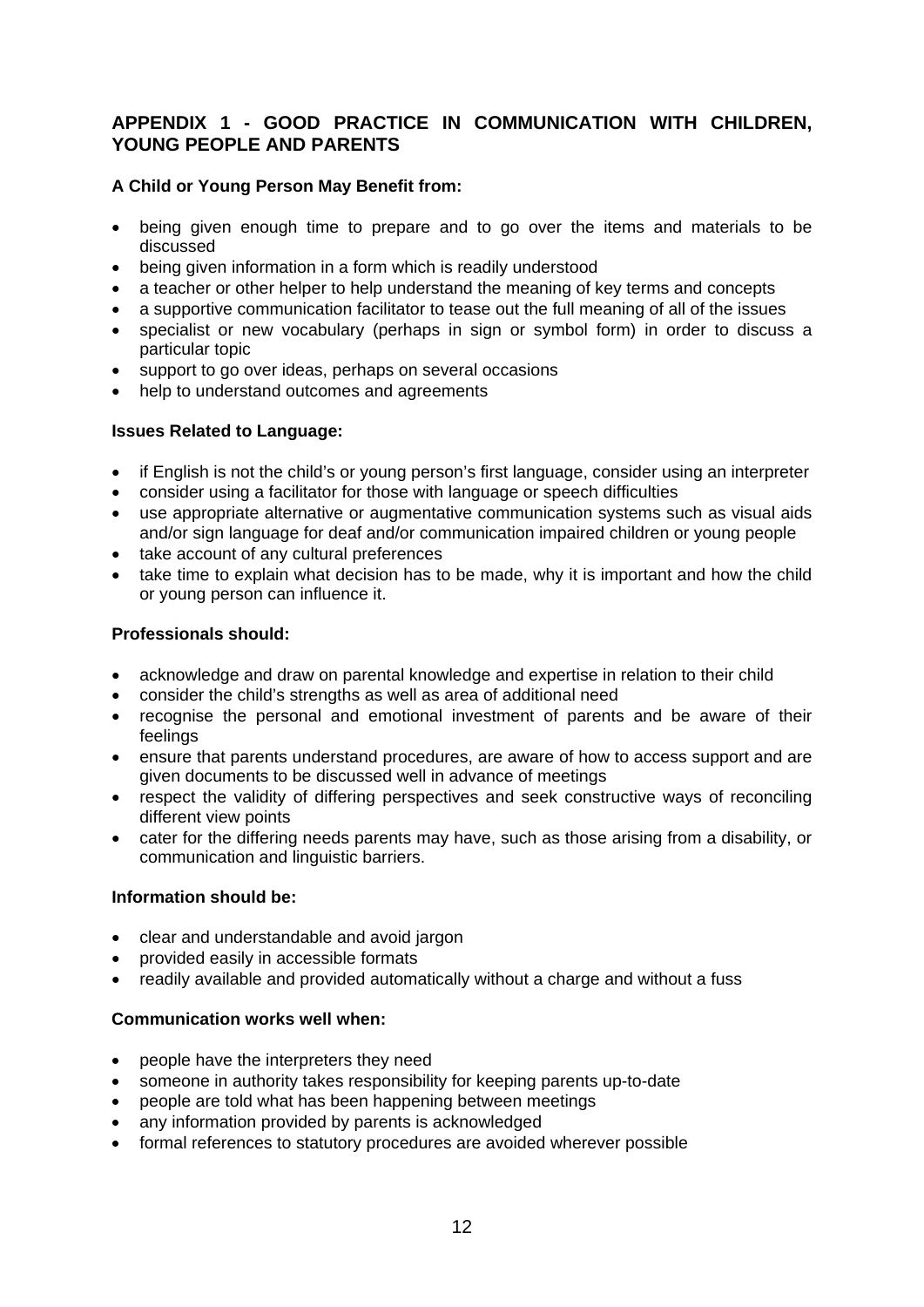## **Effective working relationships develop when:**

- contact with parents is sensitive, positive, helpful and regular
- parents feel included and are encouraged to contribute to discussions
- positive, clear and easily understood language is used
- parents are involved and processes and roles are explained from the beginning
- parents are told what to expect and the next steps
- times of meetings take account of parents' availability

#### **Meetings work best when:**

- parents are asked what times and places for meetings suit them best, taking account of any access need or family responsibilities
- notes from meetings, and any papers to be considered, are sent out in good time
- parents are invited to add points to the agenda, at the same time as everyone else
- people attending are aware of their roles and the roles of others and they understand the child or young person's additional support needs
- there are no hidden issues, and no last minute surprises
- decisions are made when parents are at the meeting, or agreed with them before the meeting takes place, not after the meeting is closed, unless further consultation takes place with them
- ample time is given to allow people to raise concerns, so that decisions are not rushed.

## **Identifying the way forward works well when:**

- all views are taken on board including those of the child or young person
- people are interested in learning from each other
- people show an interest in general family priorities and take them on board
- services work together in a corporate way
- services are responsive to individual needs

#### **Accountability and involvement works well when:**

- roles and responsibilities are clearly defined and understood
- parents' concerns are responded to quickly
- decisions are open to scrutiny
- parents have a clear point of contact who can answer questions, make decisions and ensure that agreed actions are taken
- people do what they agreed within the timescale(s) committed to  $-$  if a decision is likely to take time, parents are told and given some idea of when a decision is likely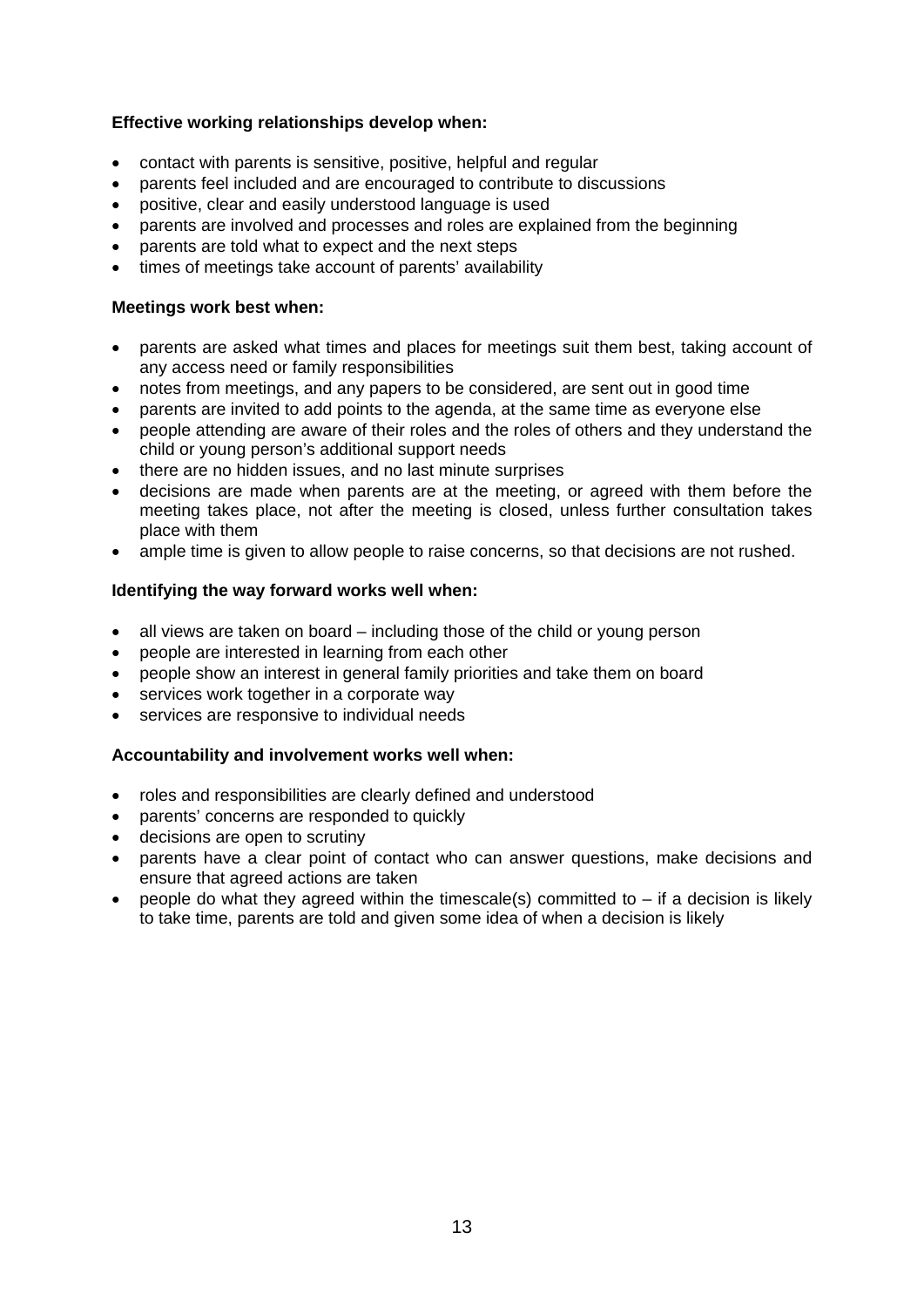# <span id="page-13-0"></span>**APPENDIX 2 - RAISING CONCERNS OVER A DISAGREEMENT AT SCHOOL LEVEL WITH THE LOCAL AUTHORITY INVOLVING CHILDREN AND YOUNG PERSONS WITH ADDITIONAL SUPPORT NEEDS**

This appendix sets out the principles surrounding the procedure operated by the Additional Learning Needs Team (ALN Team) when dealing with a disagreement involving a child/young person with additional support needs. The ALN Team based at Ogilvie House, Livingston, provides a focus for the handling of such disagreements and people who contact the ALN Team will have access to an openly responsible and accountable service. Responsibility for dealing with all such contacts lies with the Principal Support Officer, ALN.

The Principal Support Officer will investigate relevant concerns raised, take an objective view and make recommendations for resolving them with regard to the delivery of services of children/young persons living in West Lothian who have additional support needs.

Within this procedure, the council will ensure that:

- individuals wishing to raise concerns know the procedure for doing so
- the ALN Team respond to concerns within a reasonable time, courteously and efficiently
- users of this service are satisfied that their concerns have been taken seriously and have been properly dealt with

## **Principles of the procedure followed by the ALN Team when dealing with a disagreement involving children and young persons with additional support needs**

An effective procedure will promote conciliation rather than confrontation and therefore be of benefit to everyone involved.

The following six principles facilitate an effective Disagreement Resolution Procedure involving Children and Young Persons with Additional Support Needs.

#### **The System will be welcoming:**

It will be made clear to the individual who they should contact in the event they wish to raise their concern(s).

People are often reluctant to raise concerns for various reasons. People will be encouraged to seek support/bring along a relative, friend or interpreter to any meetings that may be arranged in connection with their concern(s). Arrangements will be made to provide interpreters for those requiring a sign language facility or, if required, for those whose first language is not English.

#### **The System will be simple to understand and use**

Concerns will be dealt with using clearly set out procedures that are easy to understand. Procedures will, where possible, be consistent across different parts of the council.

#### **The Procedure will be prompt**

Concerns will be dealt with as quickly as possible. Parents/young persons will be kept informed of progress and given an explanation if deadlines are not met.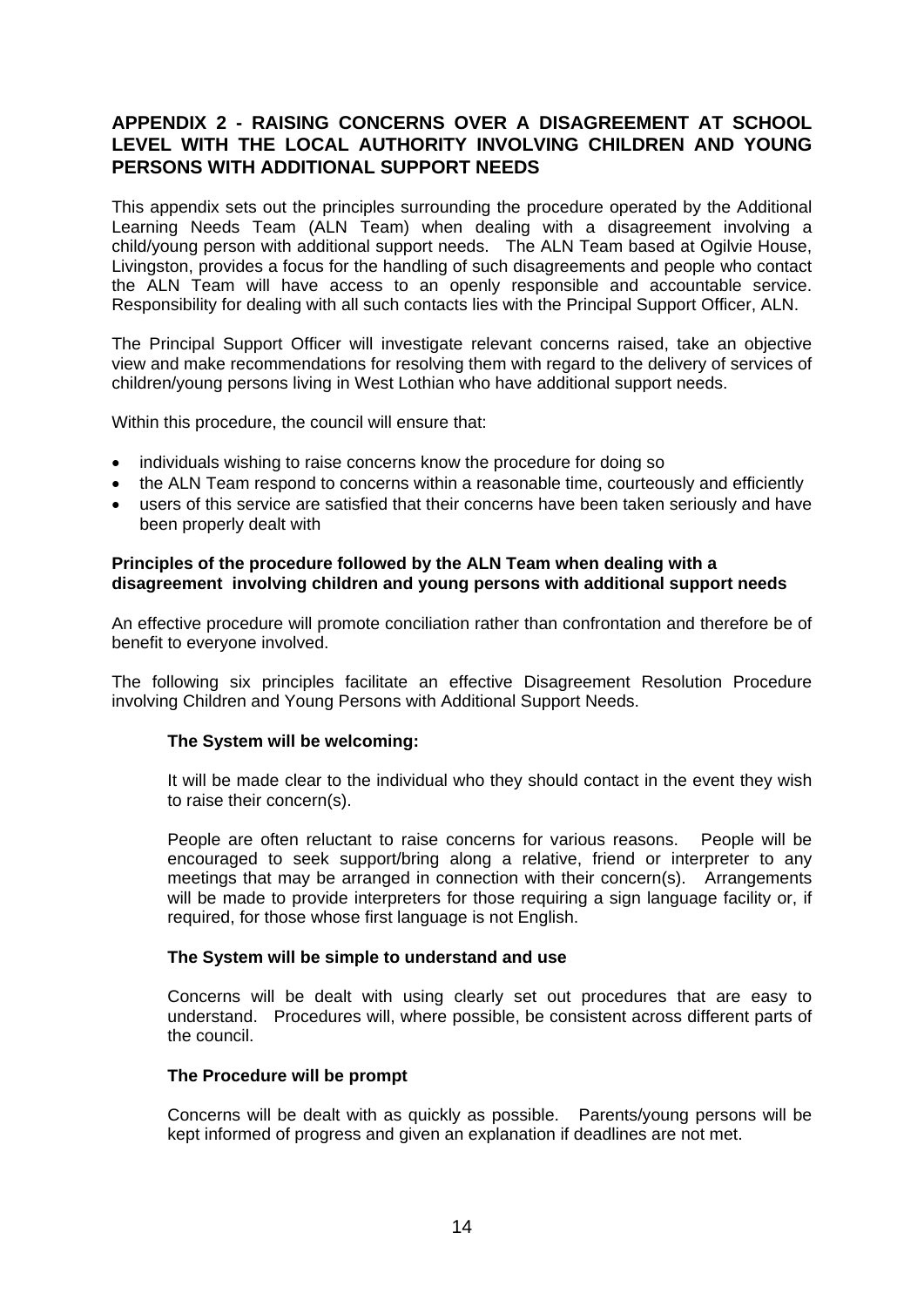#### **The Procedure will ensure a full and fair investigation**

All concerns will be thoroughly and objectively investigated. This system will aim to ensure that individuals who raise concerns are not made to feel their concerns are uniustified.

#### **The Procedure will respect people's rights to confidentiality**

Raising concerns and any action which follows will be dealt with in a confidential manner limited to those directly involved. Concerns which are received by the ALN team will be kept on a database and access will be limited to those directly involved.

The procedure will address all the points at issue, and provide an effective response and appropriate redress.

Redress, appropriate to the nature of the concern, will be considered on an individual basis.

**NOTE:** before liability is admitted and compensation offered, there must be full consultation through the Risk and Insurance Officer and appropriate insurers.

Where it appears that the subject matter of the desired payment is outwith the terms of the insurance policy, payment should be made on the understanding that the amount paid will represent 'full and final settlement' of any claim.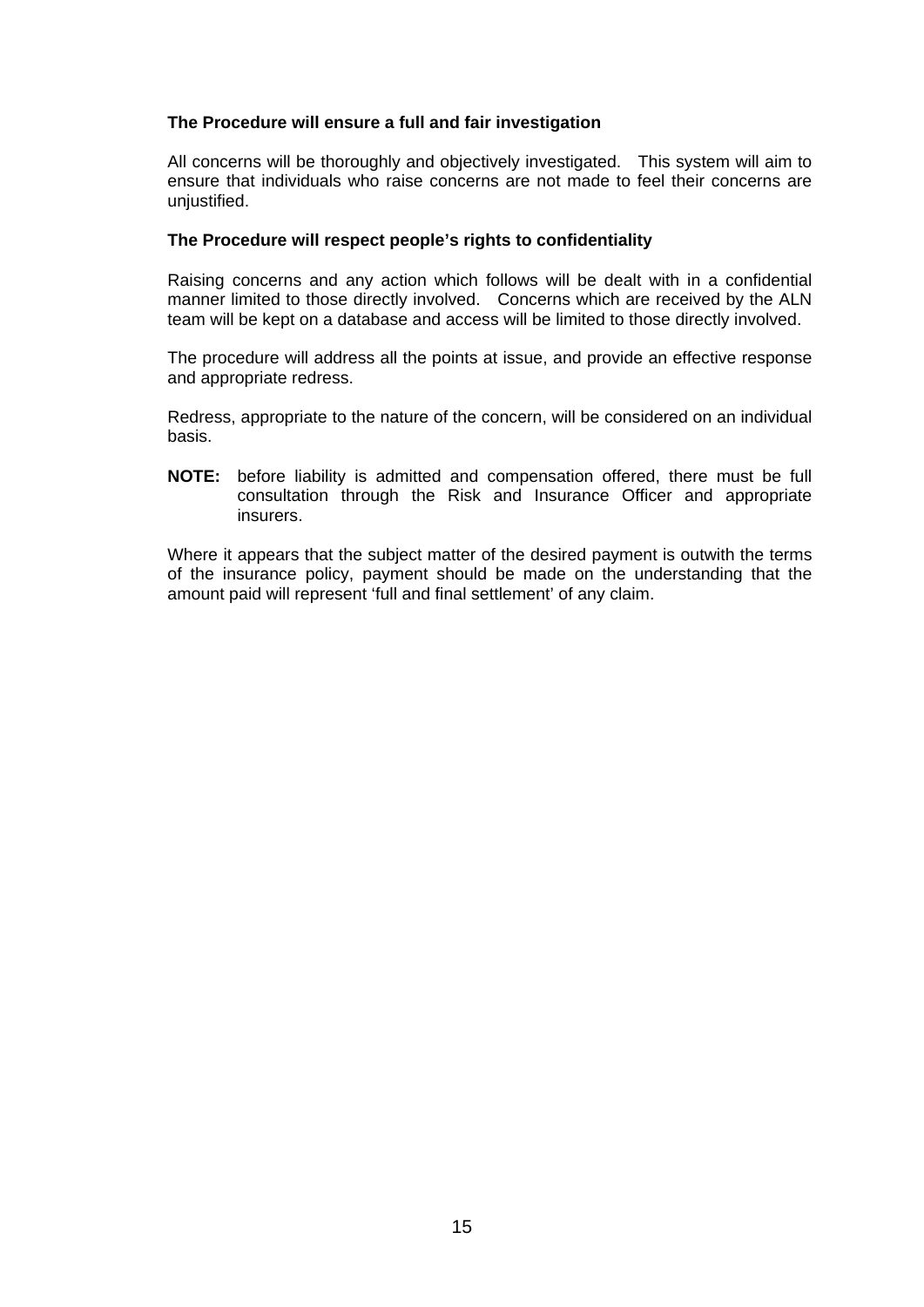# <span id="page-15-0"></span>**APPENDIX 3 - AREAS OF RESPONSIBILITY RELATING TO DISAGREEMENTS INVOLVING CHILDREN/YOUNG PERSONS WITH ADDITIONAL SUPPORT NEEDS**

## **The Director of Education & Cultural Services is responsible for:**

- assuring quality across Education and Cultural Services
- providing a pro-active and responsive service by the progressive development of a quality management culture
- providing advice, support and information to the Children's Services and Lifelong Learning Committee and individual Councillors on the development and implementation of policy, for which they are democratically accountable.
- ensuring that a service is provided to pupils and parents on the management of pupil placements, support for pupils with additional support needs, integration of pupils requiring additional support for learning and the provision, as appropriate, of transport, free meals, clothing and bursaries
- providing a single point of responsibility for dealing with concerns about services and responses to all who make use of Education and Cultural Services
- providing a conciliation and mediation service and involvement in Scottish Public Services Ombudsman investigations.

## **Headteachers and Heads of Establishment are responsible for:**

- being available to listen to concerns
- making suitable arrangements to meet users of Education & Cultural Services
- ensuring concerns are acknowledged quickly and courteously, listening to what is being said and responding appropriately
- making every effort to resolve disagreements
- keeping a record of concerns, subsequent enquiries made and conclusions drawn
- monitoring concerns in order to make adjustments in service delivery if considered necessary
- offering advice to members of staff on strategies for dealing with concerns positively
- providing leadership to staff in developing professional relationships with people
- co-operating with the ALN team in the event of a parent/young person raising a concern over additional support needs

## **The Principal Support Officer, ALN is responsible for:**

- adopting an objective position, mediating between parents/young persons and members of staff, making every effort to encourage the resolution of concerns at local level and making recommendations to help resolve all concerns
- resolving concerns raised by members of the public in regard to children/young persons with additional support needs
- providing an open, responsible and responsive avenue of redress for concerns in relation to children/young persons with additional support needs
- ensuring concerns are acknowledged quickly
- meeting parents/young persons and members of staff to investigate complains when appropriate.
- liaising with other agencies as appropriate, eg the Scottish Public Services Ombudsman, Social Policy, Health and the Police
- offering advice and support to members of the public in the raising of a concern about a child/young person with additional support needs
- offering advice and support to members of staff in the course of an investigation